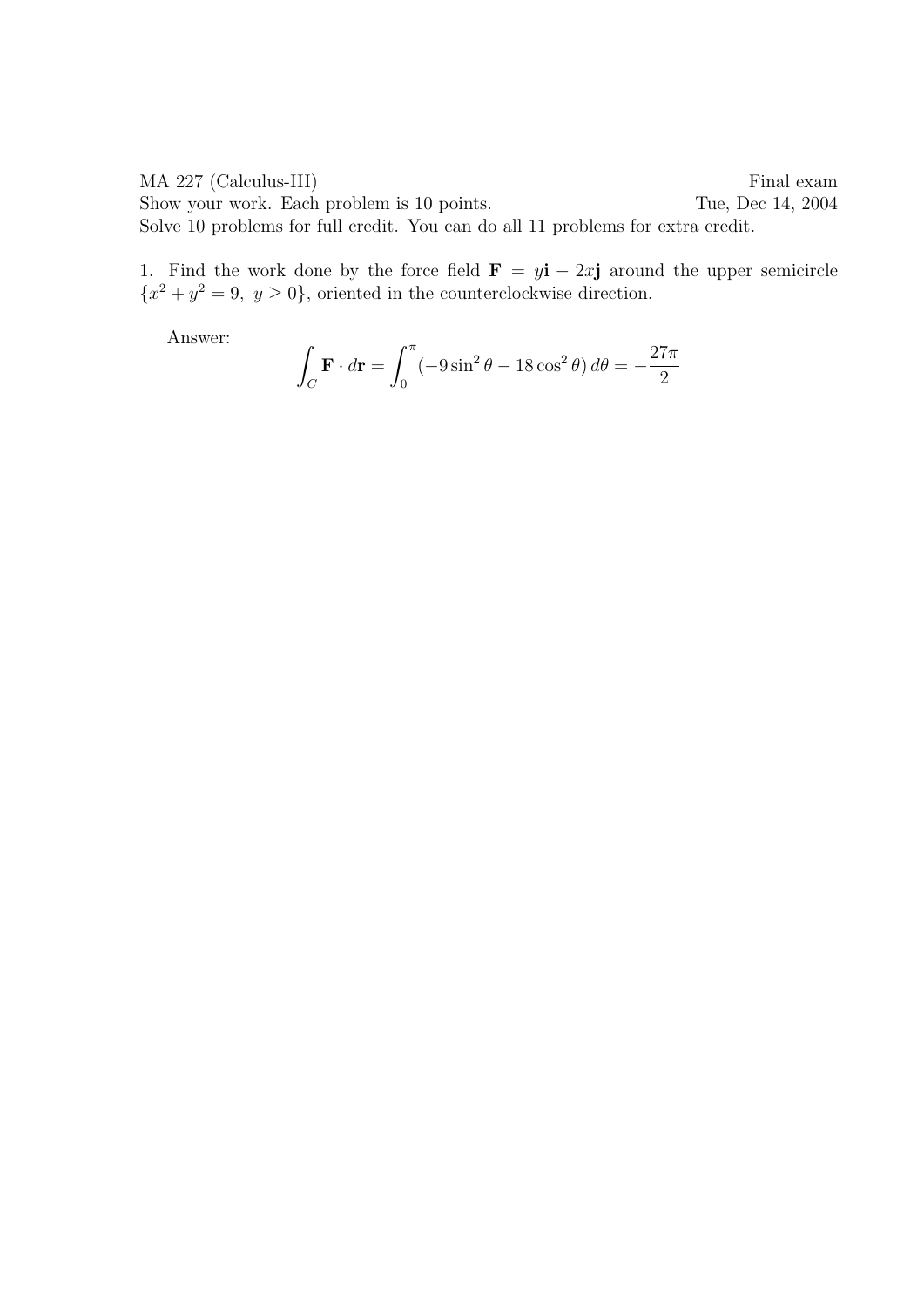2. (a) Determine whether or not  $\mathbf{F} = (2x - y)\mathbf{i} - x\mathbf{j}$  is a conservative vector field.

(b) If it is, find a function f such that  $\mathbf{F} = \nabla f$ .

(c) Compute the line integral  $\int_C \mathbf{F} \cdot d\mathbf{r}$ , where C is the line segment from  $(1, 2)$  to  $(2, 1)$ .

Answers:

(a) Since

$$
\frac{\partial P}{\partial y} = -1 \quad \text{and} \quad \frac{\partial Q}{\partial x} = -1
$$

(they are equal) the field is conservative.

- (b)  $f = x^2 xy$ .
- (c)  $f(2, 1) f(1, 2) = 3.$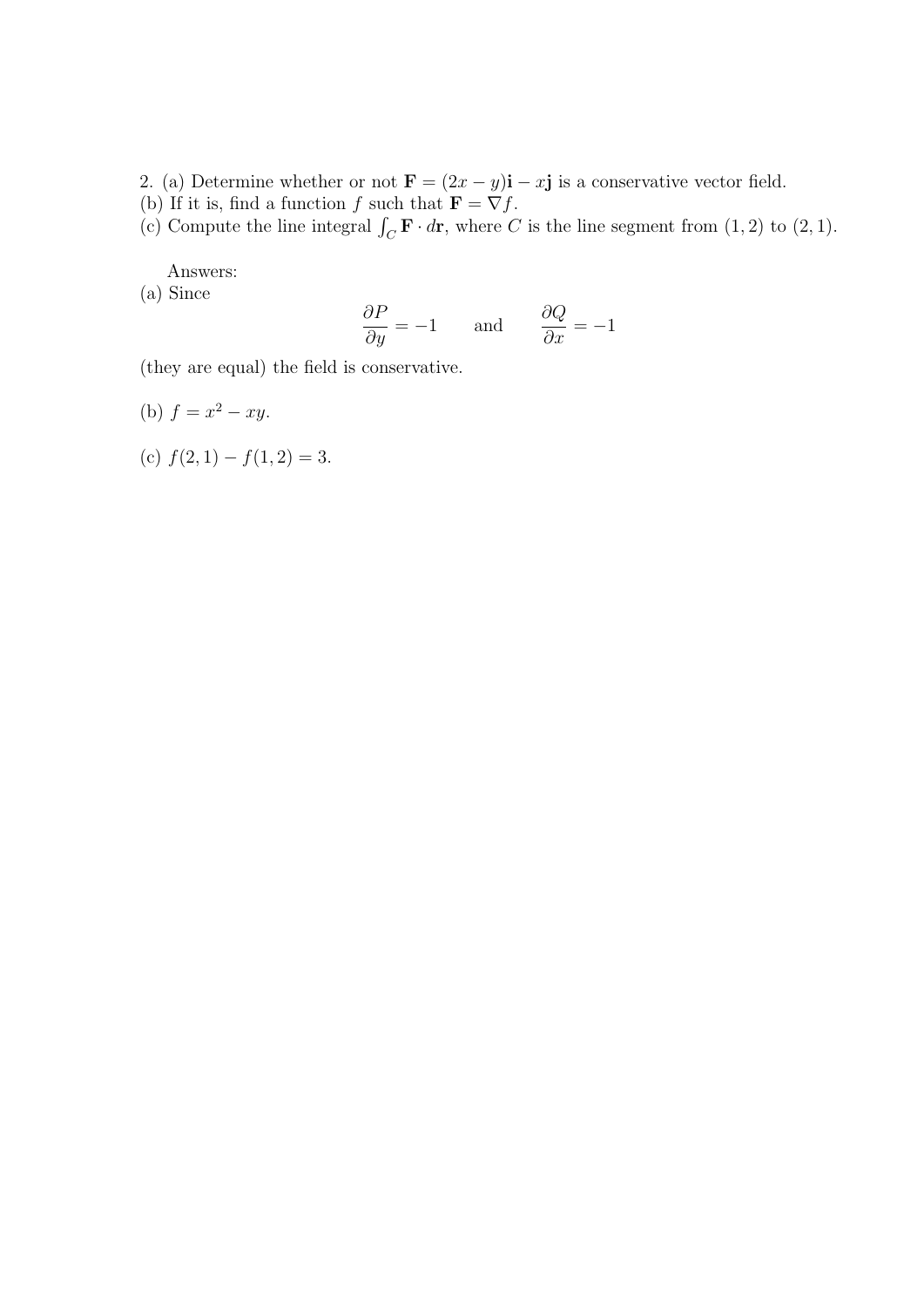3. Use Green's theorem to evaluate the line integral

$$
\int_C (e^{x^3} - xy) \, dx + (x^2 + \ln(1 + y^y)) \, dy
$$

where C is the square with sides  $x = 0$ ,  $x = 1$ ,  $y = 0$ , and  $y = 1$ . Assume the counterclockwise orientation for C.

$$
\int_C \mathbf{F} \cdot d\mathbf{r} = \iint_D \left(\frac{\partial Q}{\partial x} - \frac{\partial P}{\partial y}\right) dA = \iint_D (2x + x) dA = 3/2.
$$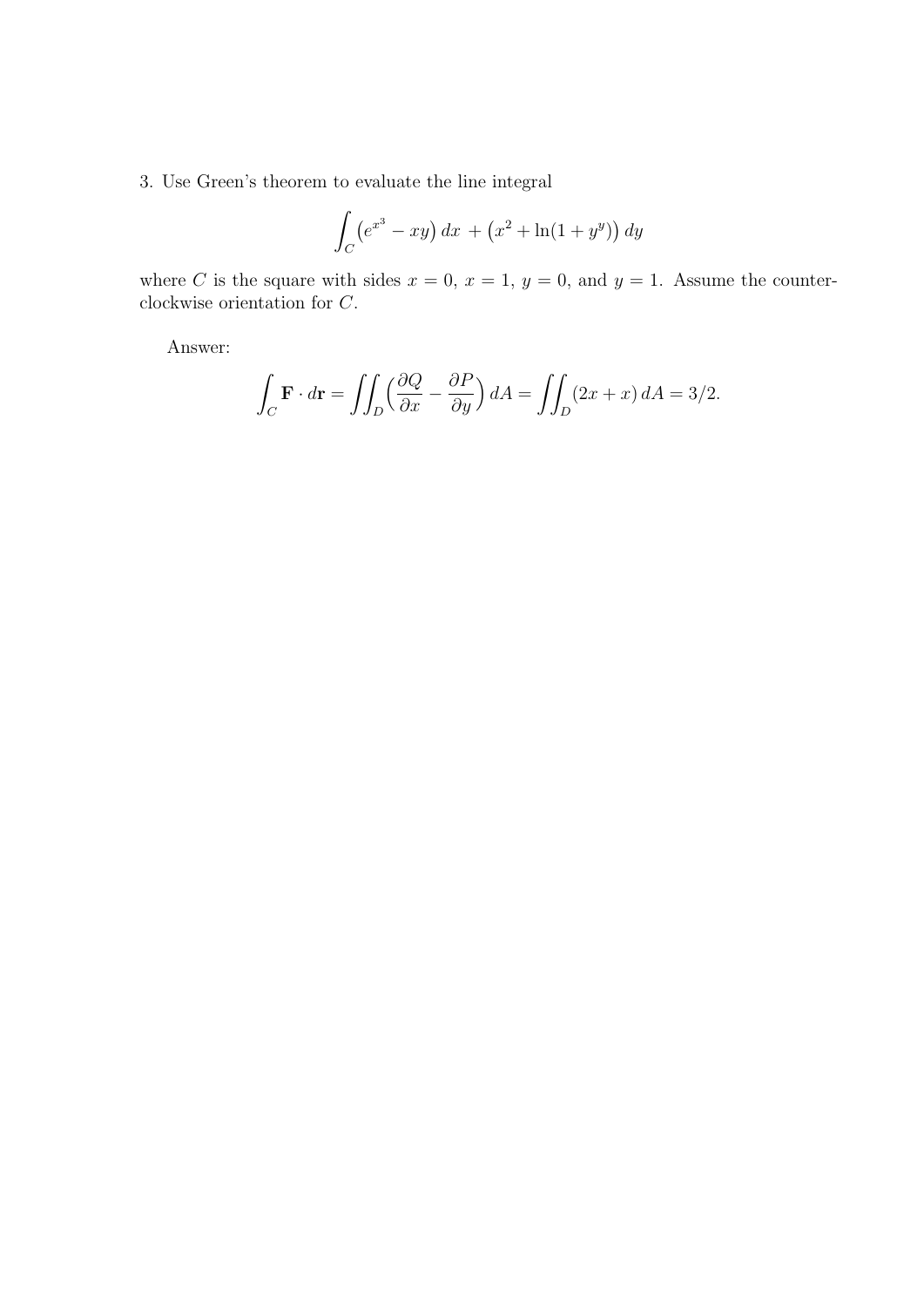4. Use Green's theorem to find the area bounded by the curve

$$
\mathbf{r}(t) = (2 - 3\cos t)\mathbf{i} + (5 + 2\sin t)\mathbf{j}, \qquad 0 \le t \le 2\pi
$$

Answer: note that the orientation is clockwise! Therefore the standard formulas for the area must be negated:

$$
A = -\int_0^{2\pi} (2 - 3\cos t)(2\cos t) dt = 6\pi
$$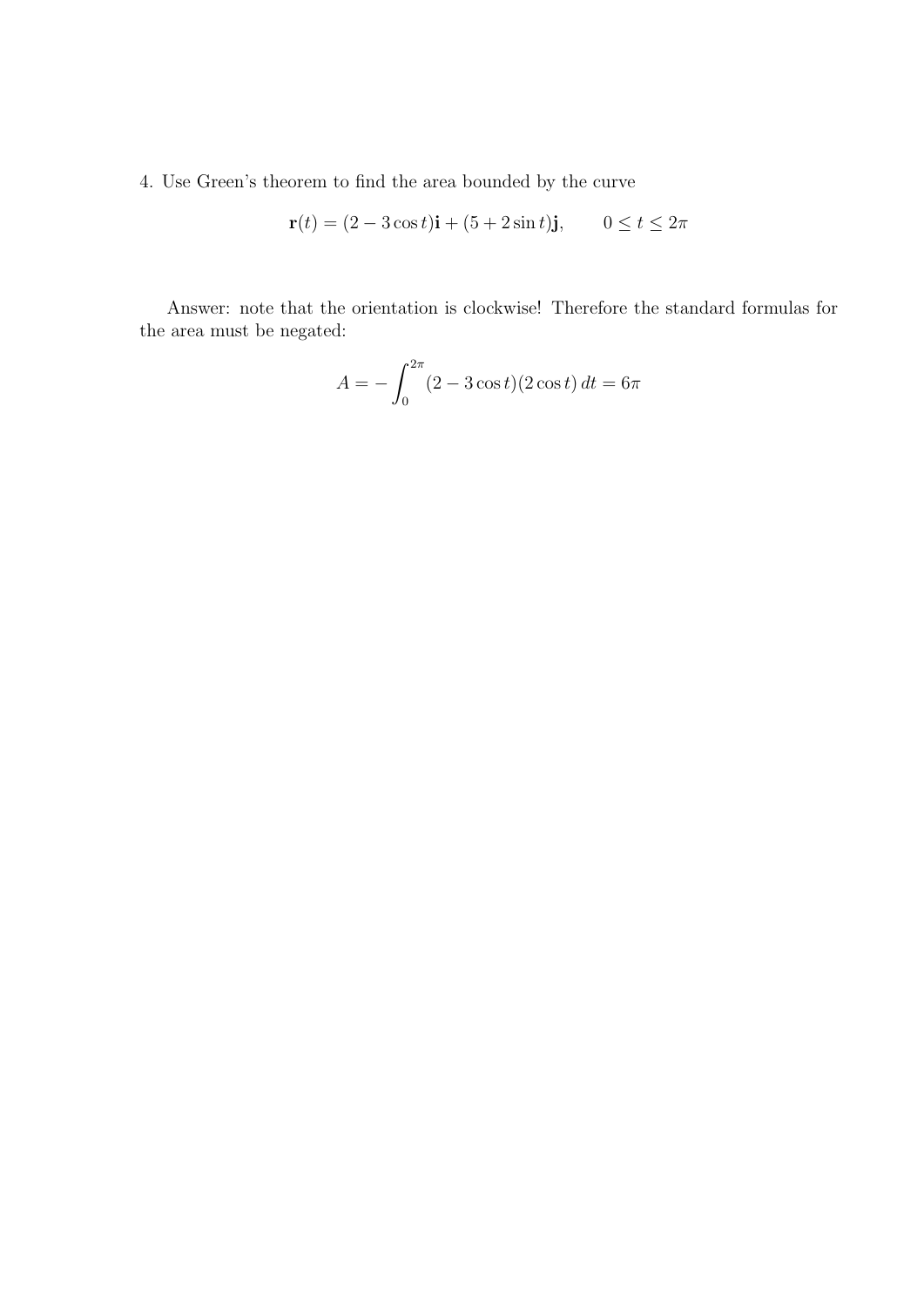## 5. Determine whether or not the vector field

$$
\mathbf{F} = (2xy - z^2)\mathbf{i} + (x^2 - 2yz)\mathbf{j} - (y^2 + 2xz)\mathbf{k}
$$

is conservative. If it is, find a function  $f$  such that  $\mathbf{F} = \nabla f$ .

Answer: since curl  $\mathbf{F} = 0$ , the field is conservative. Then  $f = x^2y - xz^2 - y^2z$ .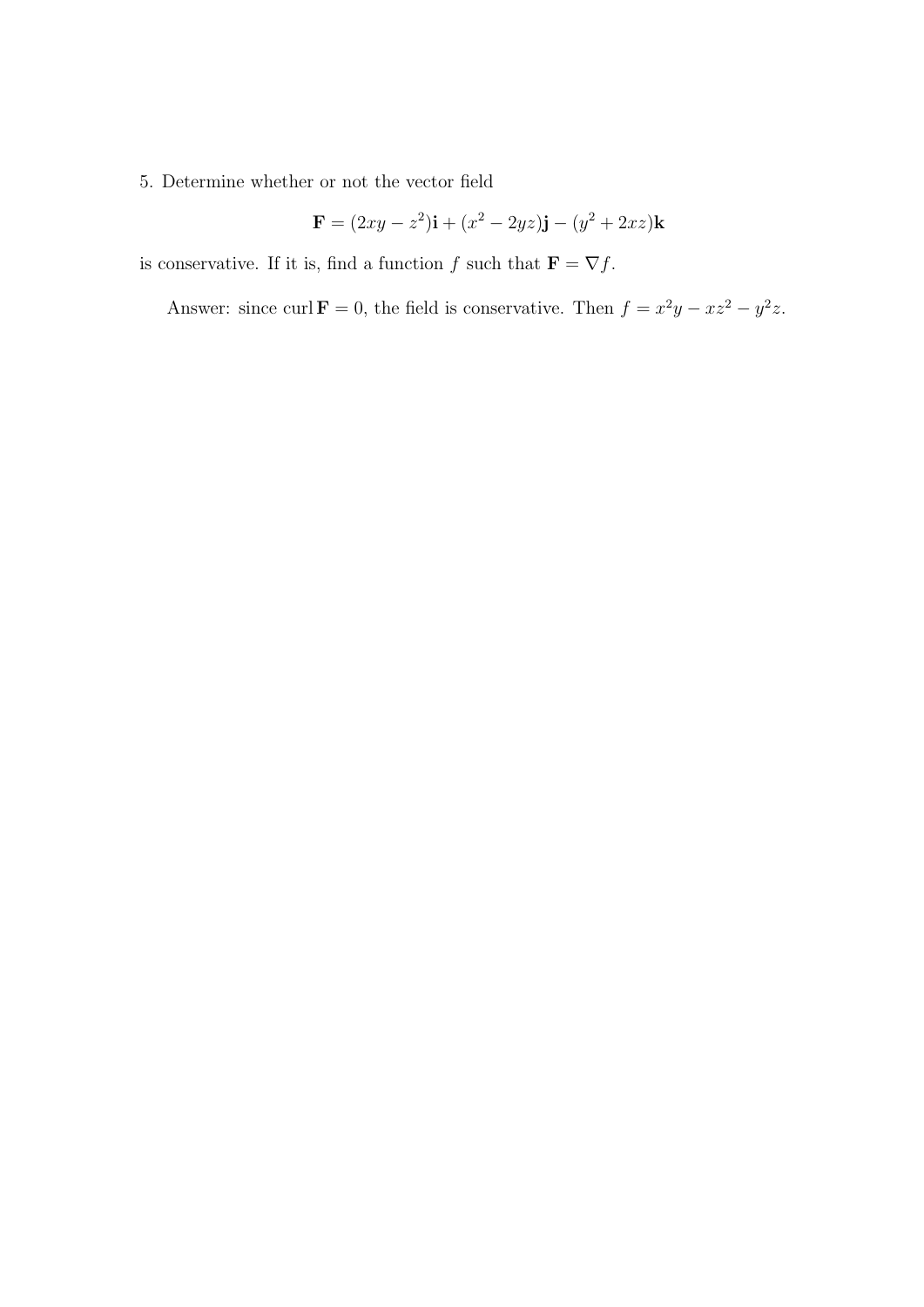6. (a) Is there a vector field  $\bf{G}$  such that

$$
\operatorname{curl} \mathbf{G} = 3xy^2 \mathbf{i} - y^3 \mathbf{j} + (x + yz) \mathbf{k}
$$
?

Explain.

(b) Write down formulas for the gradient, curl, and divergence, in terms of the  $\nabla$  vector. Describe relations between the gradient, curl, and divergence.

Answers:

(a) Since div curl  $G = y (\neq 0)$ , there is no such G.

(b) grad  $f = \nabla f$ , curl  $\mathbf{F} = \nabla \times \mathbf{F}$ , div  $\mathbf{F} = \nabla \cdot \mathbf{F}$ . For the relations – see the book.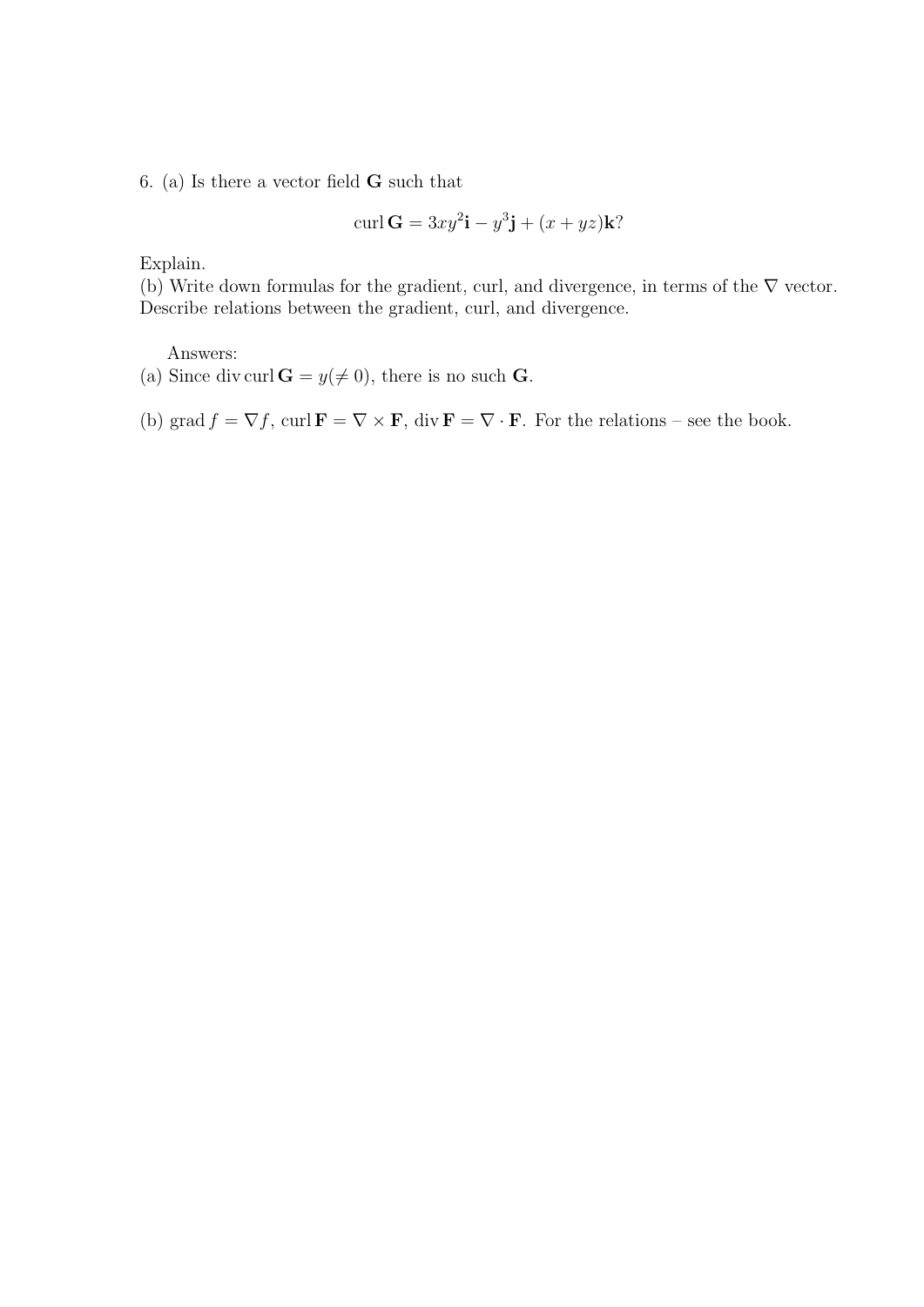7. Use Stokes' theorem to evaluate  $\int_C \mathbf{F} \cdot d\mathbf{r}$ , where

$$
\mathbf{F} = (y + e^z)\mathbf{i} + (3x - z\sin y)\mathbf{j} - (z + \ln(x^2 + 1))\mathbf{k}
$$

and C is a triangle with vertices  $(0, 0, 0)$ ,  $(1, 0, 0)$ , and  $(0, 1, 0)$  traversed in this order.

Answer: first of all, we need to compute curl  $\mathbf{F} = 2\mathbf{k}$ . Then

$$
\int_C \mathbf{F} \cdot d\mathbf{r} = \iint_D \operatorname{curl} \mathbf{F} \cdot \mathbf{n} \, dA = \int_0^1 \int_0^{1-x} 2 \, dy \, dx = 1
$$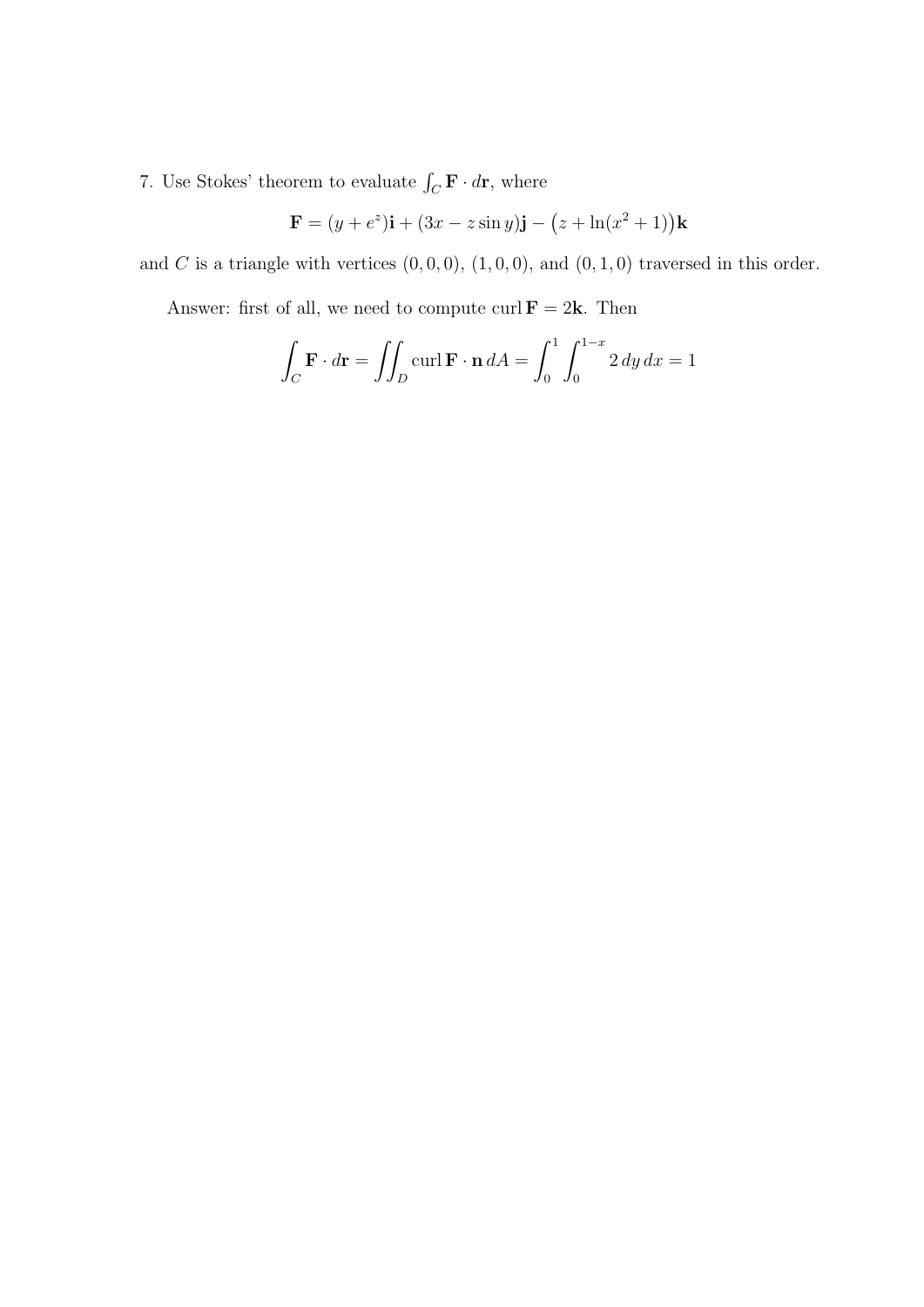8. Use the Divergence Theorem to evaluate  $\iint_S \mathbf{F} \cdot d\mathbf{S}$ , where

$$
\mathbf{F} = (x^3 - yz^5)\mathbf{i} + (e^z - 3x^2y)\mathbf{j} - (2z + xy^{-2})\mathbf{k}
$$

and S is the sphere  $x^2 + y^2 + z^2 = 0.25$  oriented with outward normal vectors.

$$
\iiint_S \mathbf{F} \cdot d\mathbf{S} = \iiint_E \text{div } \mathbf{F} \, dV = \iiint_E (-2) \, dV = -2 \text{ Vol}(E) = -\pi/3
$$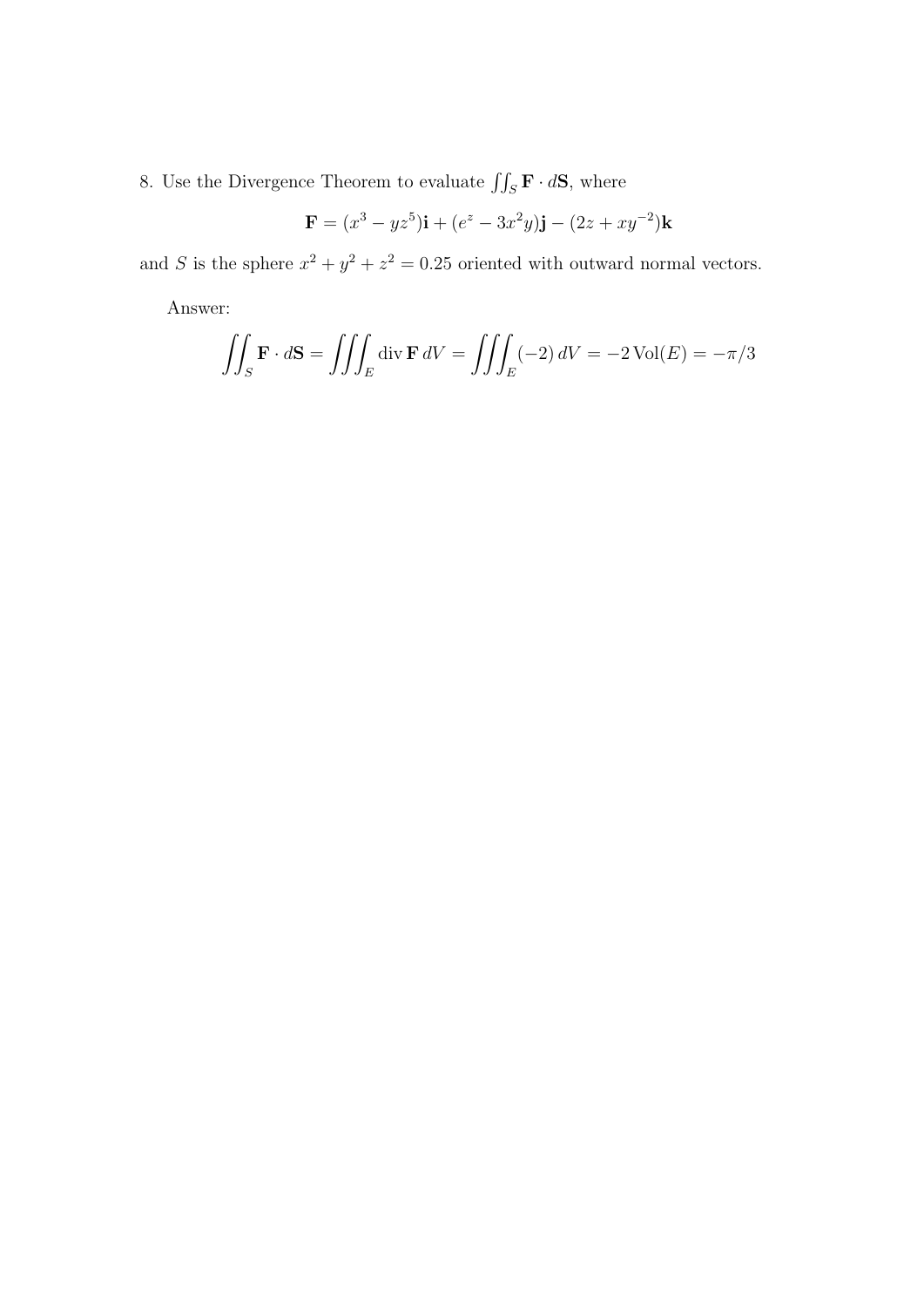9. Evaluate the surface integral  $\iint_S (x+y+z) dS$ , where S is the surface with parametric equations  $x = u + v$ ,  $y = u - v$ ,  $z = 1 - u$ , where  $0 \le u \le 1$ ,  $0 \le v \le 1$ .

$$
\iint_D f|\mathbf{r}_u \times \mathbf{r}_v| dA = \iint_D (1+u)\sqrt{6} dA = \frac{3\sqrt{6}}{2}
$$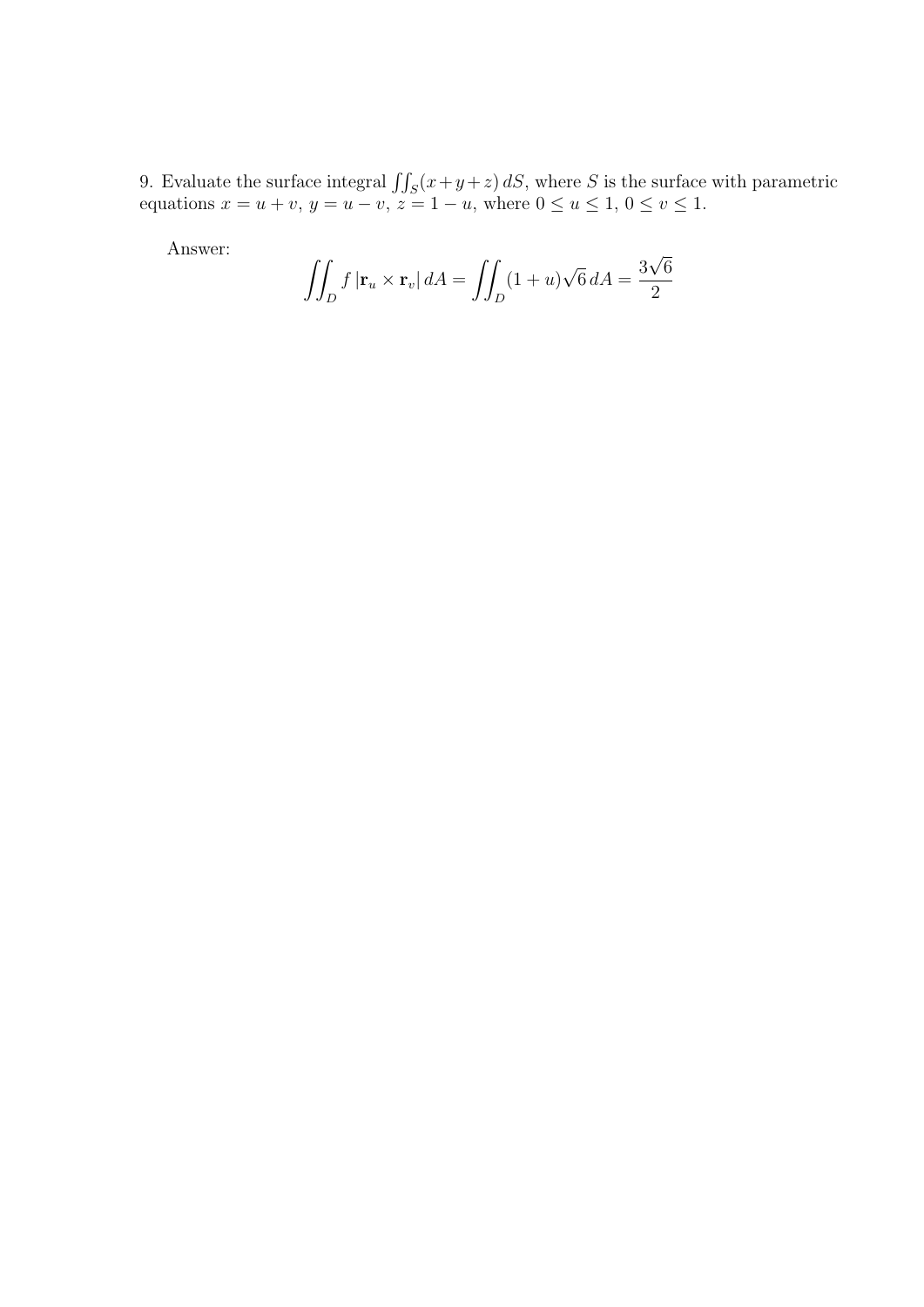10. Evaluate the surface integral  $\iint_S \mathbf{F} d\mathbf{S}$ , where

$$
\mathbf{F} = x\mathbf{i} + y\mathbf{j} + (5 - 3z)\mathbf{k}
$$

and S is the part of the paraboloid  $z = 1 - x^2 - y^2$  lying above the plane  $z = 0$ , and S has upward orientation.

$$
\iint_{S} \mathbf{F} d\mathbf{S} = \iint_{D} \left( -P \frac{\partial g}{\partial x} - Q \frac{\partial g}{\partial y} + R \right) dA
$$
  
= 
$$
\iint_{D} (5x^2 + 5y^2 + 2) dA = \int_{0}^{2\pi} \int_{0}^{1} (5r^2 + 2) r dr d\theta = \frac{9\pi}{2}
$$